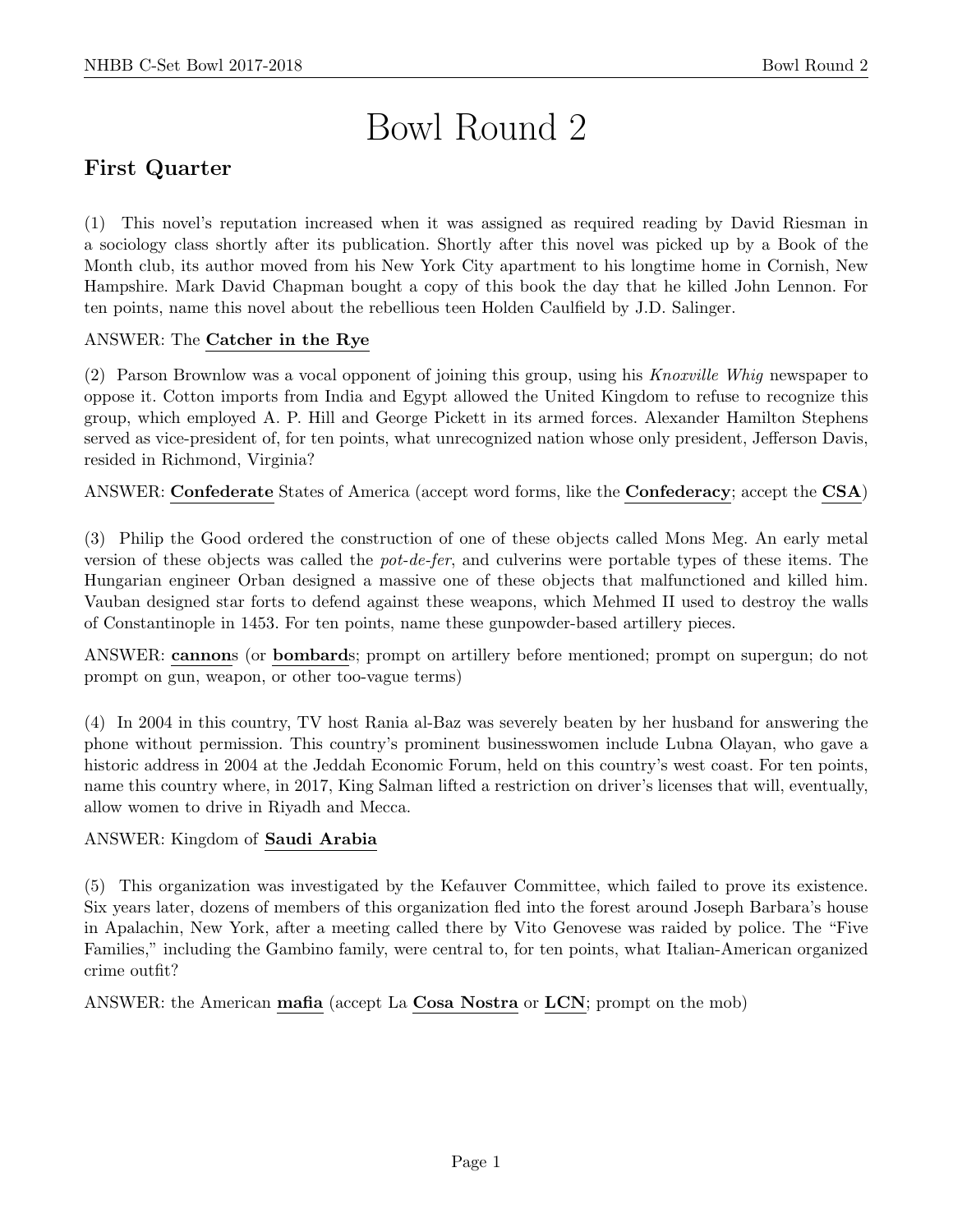(6) This artist, who was credited as Charlie Jr. in the Traveling Wilburys, is the subject of a 2007 documentary by Peter Bogdanovich, Running Down a Dream. In 2015, Jeff Lynne and this artist received royalties from Sam Smith, whose "Stay With Me" accidentally plagiarized this man's "I Won't Back Down." For ten points, name this artist who sang songs like "American Girl" and "Free Fallin'" with his backing band, the Heartbreakers, and who passed away in October 2017.

#### ANSWER: Tom Petty

(7) Pliny the Younger wrote a letter to Trajan concerning the treatment of these people, the earliest reference to these people that wasn't written by one of them. These people built elaborate catacombs to bury their dead and were blamed for a Great Fire by Nero. As a prelude to gladiatorial competitions, these people were forced to fight animals in the arena. For ten points, name these people who were persecuted in the Roman Empire for their worship of Jesus.

ANSWER: Roman Christians (prompt on Roman pagans; prompt on Romans until "wasn't written by one of them" is read)

(8) Two answers required. A conflict between these two countries was sparked by the destruction of a bakery owned by a man named Remontel. Maximilian I was installed by one of these countries on the throne of the other. Ignacio Zaragoza led one of these two countries in victory against the other at the Battle of Puebla, which is commemorated by Cinco de Mayo. For ten points, name these two countries that clashed under leaders like Porfirio Diaz and Napoleon III.

ANSWER: Mexico and France (prompt on partial answers)

(9) During the Civil War, a member of this family served as US Ambassador to the UK. That man, Charles Francis, was the son of a member of this family who was the first US Minister to Russia and negotiated an 1819 treaty over the rights to Florida with Luis de Onis of Spain. That man, James Monroe's Secretary of State, became the second member of this family to become president. For ten points, name this family of John and John Quincy, the 2nd and 6th US Presidents.

#### ANSWER: Adams family

(10) One of this man's works was compiled by Tribonian, John the Cappadocian, and others. A disagreement at chariot races during his reign grew into the Nika Riots, which he put down at the encouragement of his wife Theodora. This ruler's general Belisarius recaptured Northern Africa and much of Italy, and this man codified Roman law into the Corpus Juris Civilis. For ten points, name this Byzantine emperor who built the Hagia Sophia.

ANSWER: Justinian the Great (or Justinian I)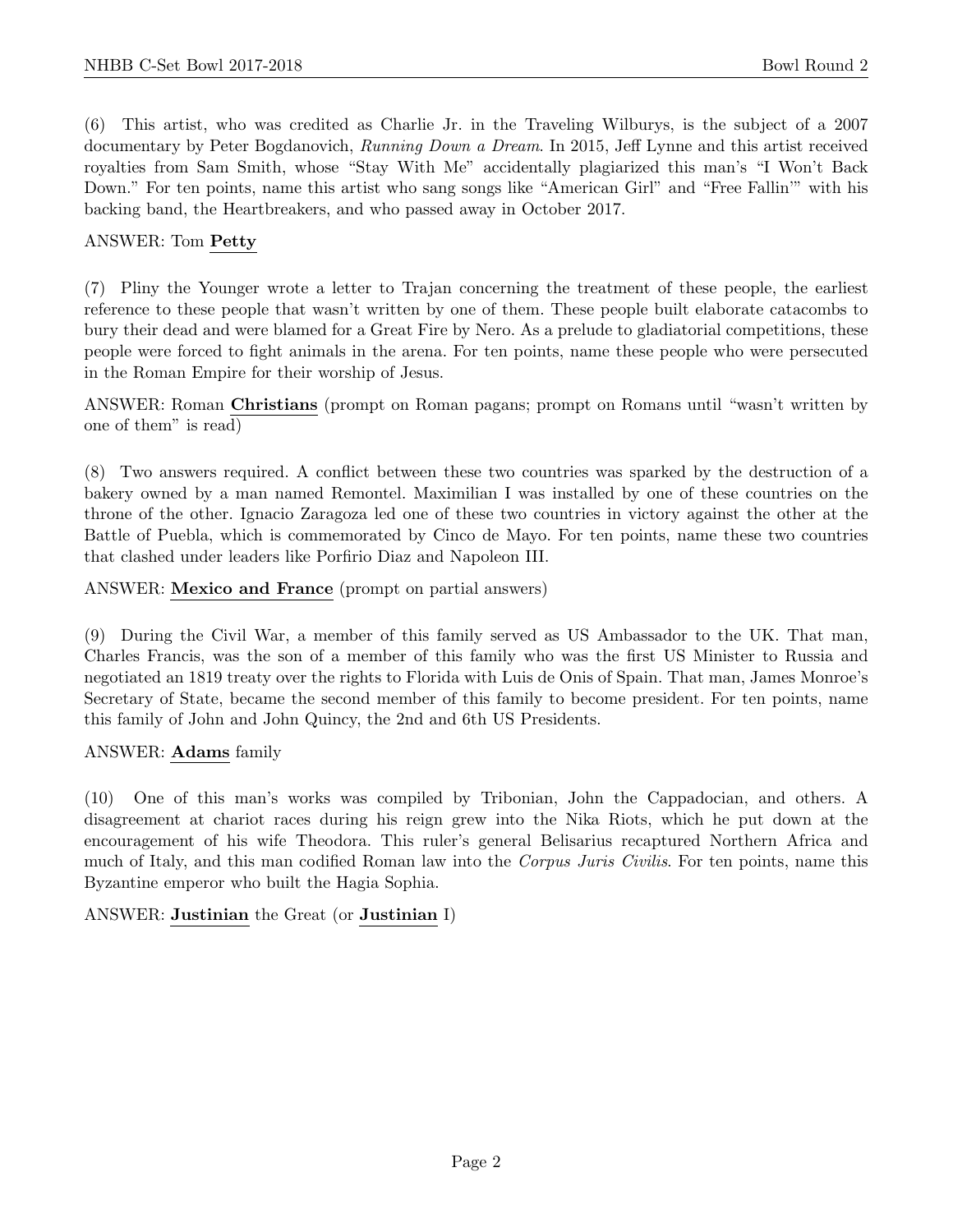# Second Quarter

(1) Frank Crowe served as the chief engineer of this project, for which Six Companies, Inc. was formed. J.G. Tierney and his son, Patrick Tierney, were the first and last people to die in this project's construction. Boulder City was built near this structure, which slowly changed its name from Boulder Dam in the 1940s. For ten points, name this arch-gravity dam built over the Colorado River during the Great Depression, named for a US President.

#### ANSWER: Hoover Dam (accept Boulder Dam before "Boulder" is first read)

BONUS: Hoover Dam was built on the Colorado River, but it lies on the border between these two non-Colorado states. Clocks in Hoover Dam display different times for half the year because one of these two states hasn't observed Daylight Savings Time since 1967.

ANSWER: Nevada and Arizona (accept in either order; prompt on partial answer)

(2) During this Prime Minister's tenure, the Sun ran an infamous headline declaring "Gotcha!" after a submarine controversially sunk the enemy ship General Belgrano in international waters. The IRA attempted to assassinate this Conservative leader in the Brighton Hotel Bombing. John Major succeeded, for ten points, what "Iron Lady" who led through the 1980s as the UK's first female Prime Minister?

ANSWER: Margaret Hilda Thatcher

BONUS: The General Belgrano was sunk during a 1982 war between Britain and Argentina over this South Atlantic island chain.

#### ANSWER: Falkland Islands (or the Falklands; or Islas Malvinas)

(3) With Edmund Eyre, this man led the British forces that raided the town of New London and captured Fort Griswold at the Battle of Groton Heights. This man married Peggy Shippen while in charge of the military garrison in Philadelphia. The capture of John Andre exposed this man's plans to weaken the American defenses along the Hudson River in New York. For ten points, name this American commander who defected to the British, thus becoming a legendary traitor.

#### ANSWER: Benedict Arnold

BONUS: Arnold's treachery would have given the British this military post on the Hudson. After the Revolutionary War, the US Military Academy was established here.

#### ANSWER: West Point (accept Fort Clinton)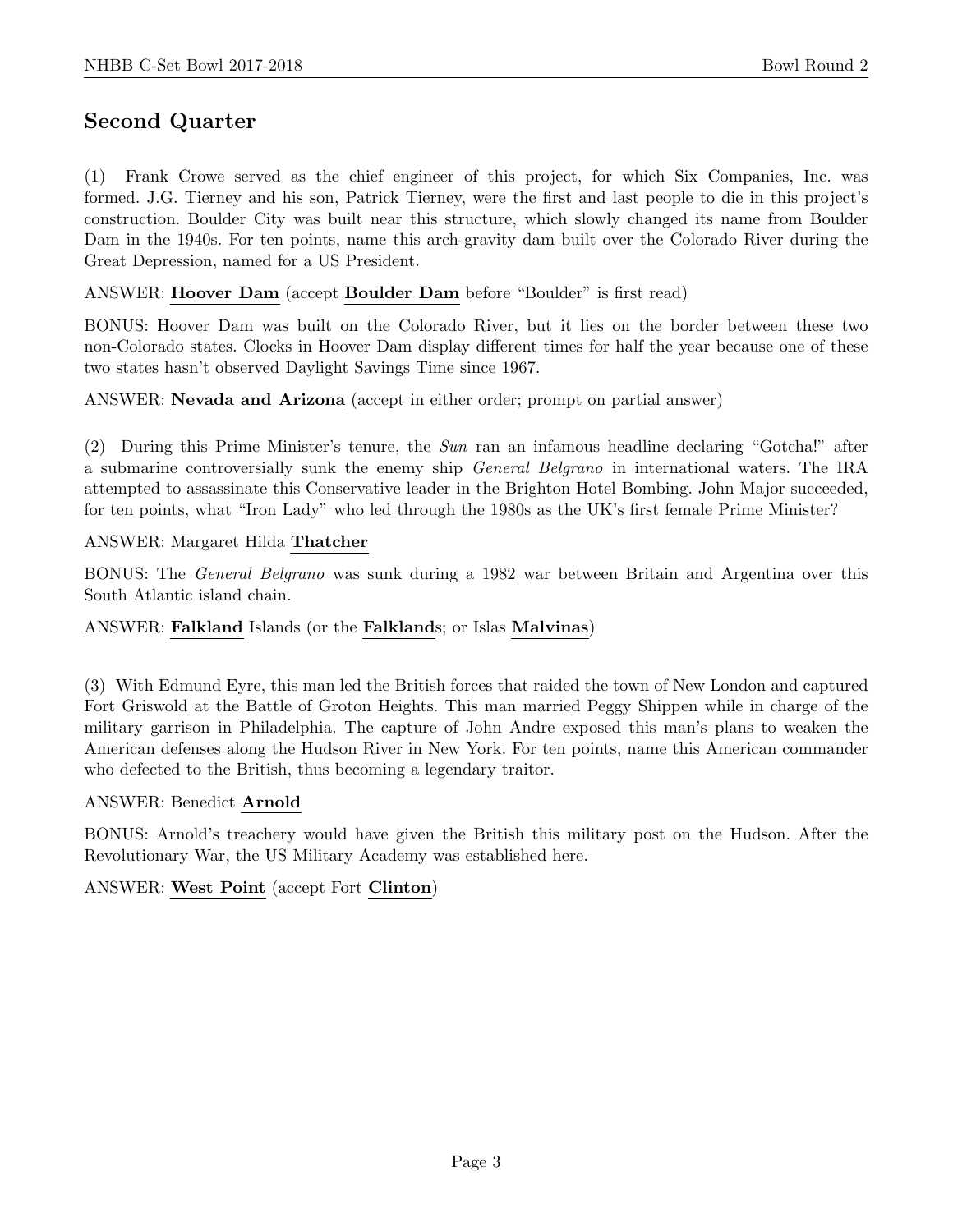(4) A piece by this composer was performed in 1955 as the first American production in Russia since the Bolshevik Revolution; that piece by this man was based on a DuBose Heyward novel and was set in Charleton's Catfish Row. This composer also wrote a piece for Paul Whiteman's band that opens with a clarinet glissando. For ten points, name this jazz-inspired American composer of Porgy and Bess and Rhapsody in Blue.

#### ANSWER: George Gershwin

BONUS: Gershwin depicted a bout of homesickness in a tone poem that includes taxi horns that was inspired by his trip to what European capital city?

#### ANSWER: (An American in) Paris

(5) After this event, mayor Eugene Schmitz ordered troops under Adolphus Greely and Frederick Funston to "shoot to kill" any looters. This event prompted renovations of Telegraph Hill and Fisherman's Wharf, and its destruction of record houses in Chinatown allowed many immigrants to claim American residency. Thousands of people died in, for ten points, what 1906 natural disaster in Northern California's Bay Area?

#### ANSWER: 1906 San Francisco earthquake (and/or 1906 San Francisco fire; prompt on partial answers)

BONUS: Among the losses in the 1906 earthquake and fire was an original California flag from an 1846 revolt named for this animal. One of these animals appears on California's state flag today.

ANSWER: bears (accept Bear Flag Revolt)

(6) After this king's finance minister liberalized grain commerce, the ensuing grain hoarding triggered revolts known as the Flour War; this king then dismissed that minister, Turgot [tur-goh], in favor of Jacques Necker. This king, who sent the Comte de Rochambeau to aid the American Revolution, was caught fleeing to Varennes with his wife, Marie Antoinette. For ten points, name this French king who was executed during the French Revolution.

#### ANSWER: Louis XVI [16th]

BONUS: Louis XVI was executed shortly before the Reign of Terror, which was orchestrated by this leader of the Committee of Public Safety.

#### ANSWER: Maximilien Robespierre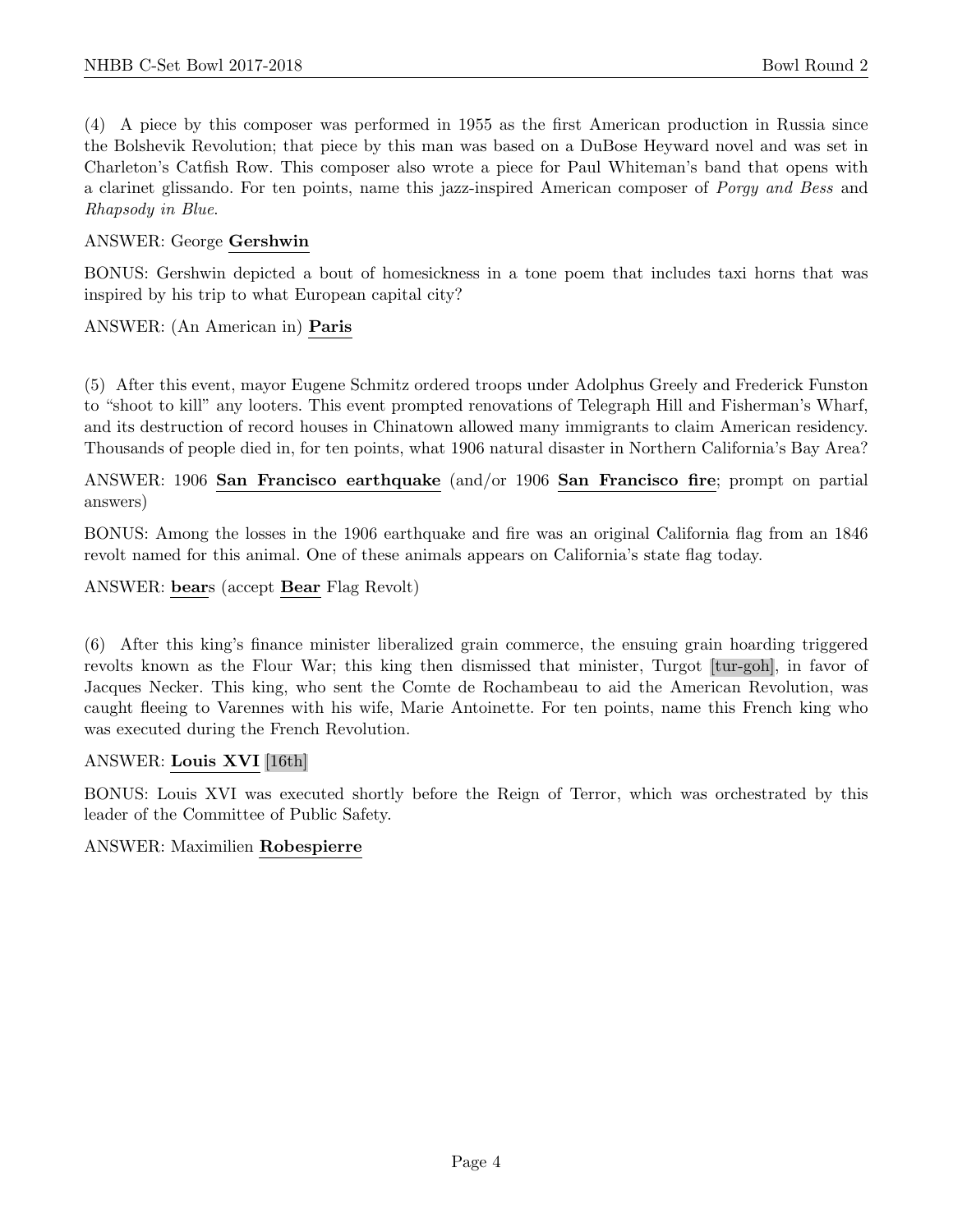(7) One of these systems was invented in the 15th century by Sejong the Great of the Joseon Dynasty; its 40 elements can be combined into over 11 thousand blocks. The oldest of these systems is an abjad with 22 entries; that Phoenician system inspired modern examples such as Greek, Cyrillic, and Latin. The first two entries in the Hebrew system inspires the name of, for ten points, what term for a set of letters used to write a language?

ANSWER: alphabet (prompt on writing system; do not accept syllabary)

BONUS: Sejong the Great invented hangul, the alphabet for this Asian language. It was spoken in the Joseon dynasty, and it has undergone significant changes over the last 70 years after the splitting of the two countries in which it is primarily spoken.

ANSWER: Korean language (accept (North and/or South) Korea)

(8) A painting of this conflict shows Francis Barlow addressing a long-haired officer and other captured men; that work, Prisoners From the Front, was made by Winslow Homer, who created sketches of camp life in this war for the magazine *Harper's Weekly*. Alexander Gardner and Mathew Brady were prominent photographers of, for ten points, what war, depicted in Brady's photograph The Dead of Antietam?

#### ANSWER: American Civil War

BONUS: Alexander Gardner also photographed Abraham Lincoln meeting with this Union general after the Battle of Antietam. This man unsuccessfully ran against Lincoln in the 1864 election.

ANSWER: George B. McClellan

# Third Quarter

The categories are  $\dots$ 

- 1. American Women
- 2. European Refugee Crisis
- 3. United Nations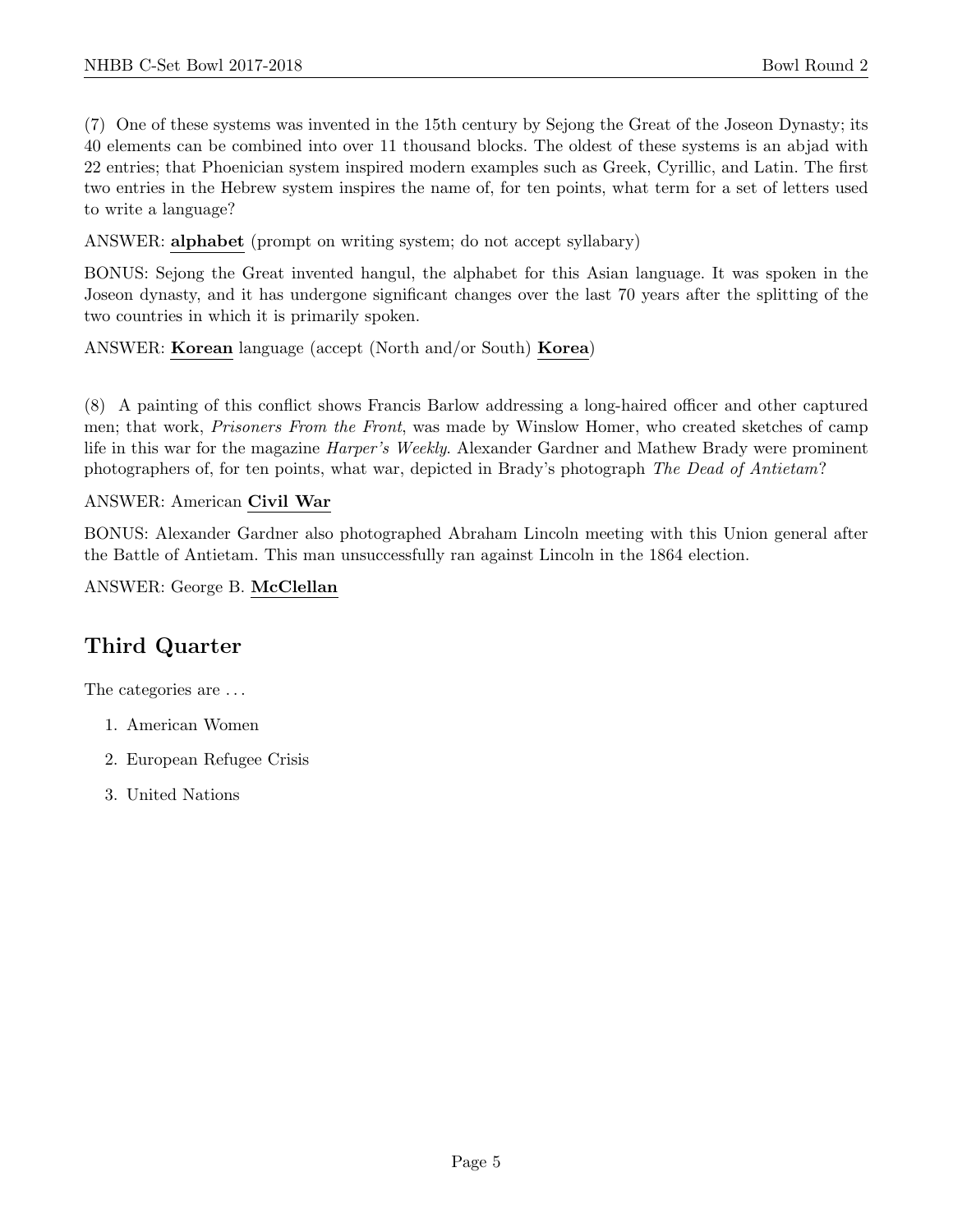#### American Women

Which influential American woman...

(1) Was the first woman to fly solo across the Atlantic?

#### ANSWER: Amelia Earhart

(2) Started the Montgomery Bus Boycott by refusing to give up her seat in 1955?

#### ANSWER: Rosa Parks

(3) Became an advocate for the deaf and blind after learning to communicate with her teacher, Anne Sullivan?

#### ANSWER: Helen Keller

(4) Was Superintendent of Army Nurses in the Civil War and built numerous asylums for the mentally ill?

#### ANSWER: Dorothea Dix

(5) Exposed harsh conditions in mental asylums in 1887 and traveled the world in 72 days?

ANSWER: Nellie Bly (or Elizabeth Cochran Seaman)

(6) Served as US Ambassador to Ghana and Czechoslovakia after a career as a 1930s child film star?

ANSWER: Shirley Temple Black (accept either or both names)

(7) Became the first female Supreme Court justice in 1981?

ANSWER: Sandra Day O'Connor

(8) Analyzed the "problem that has no name" in The Feminine Mystique?

ANSWER: Betty Friedan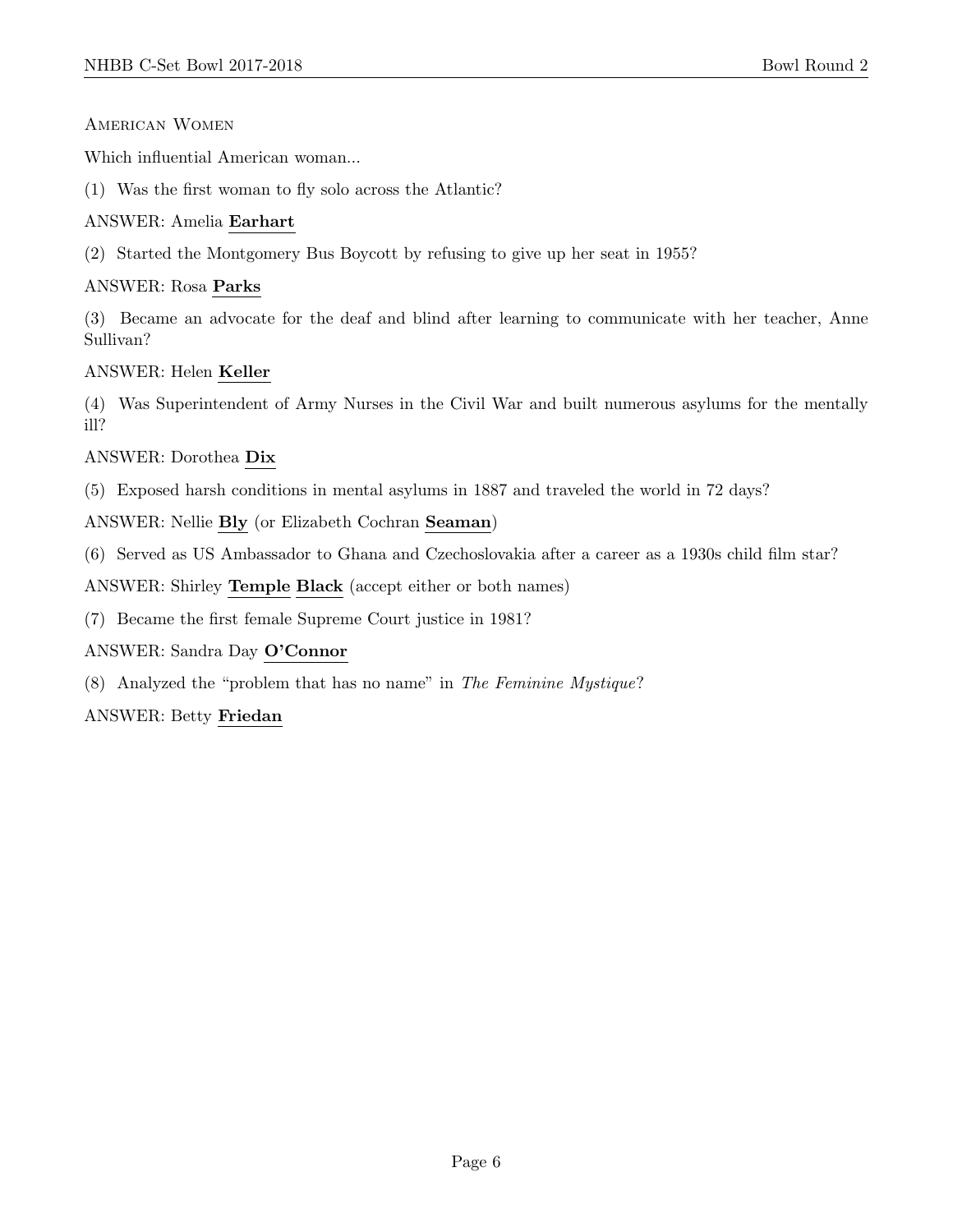#### European Refugee Crisis

Name the...

(1) Large sea crossed by migrants fleeing Africa to Europe. Its ancient Roman name, Mare Nostrum, names a 2014 rescue operation.

#### ANSWER: Mediterranean Sea

(2) Group of 28 European nations that has debated how to handle the refugee crisis.

#### ANSWER: European Union (or EU)

(3) Middle Eastern country where civil war against Bashar al-Assad has displaced the most refugees.

#### ANSWER: Syria

(4) River for much of Serbia and Croatia's border, making border control difficult, and which passes through four European capitals.

#### ANSWER: Danube River

(5) Greek island, home of the ancient poet Sappho, to which Turkish refugees often cross.

#### ANSWER: Lesbos

(6) Country where Prime Minister Viktor Orban built a wire fence along the Serbian border.

#### ANSWER: Hungary

(7) Current Italian Prime Minister who wants to expand migrant-return policies.

## ANSWER: Paolo Gentiloni

(8) French coastal city where a large "Jungle" camp housed refugees and migrants until October 2016.

## ANSWER: Calais [ca-lay]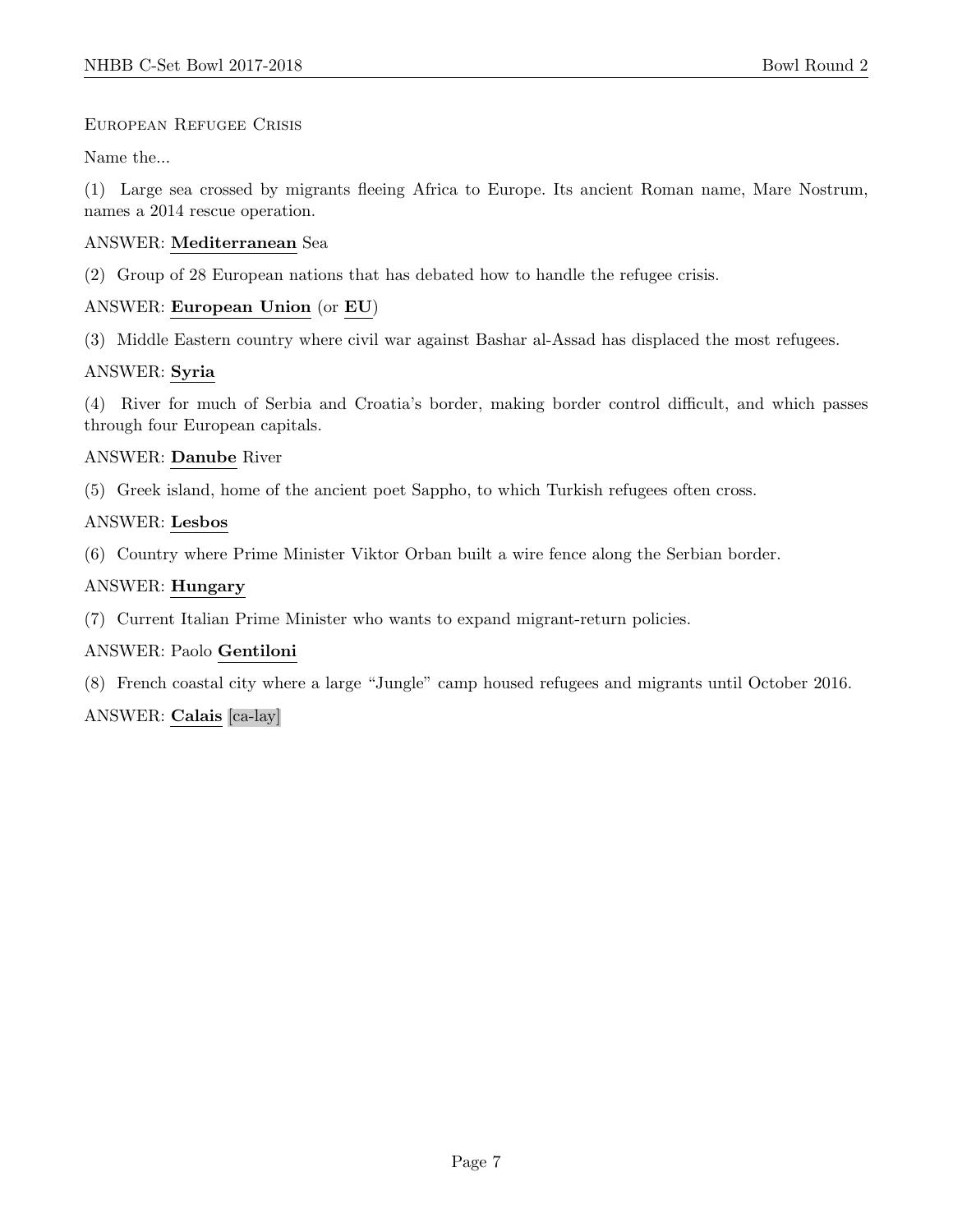UNITED NATIONS

Name the...

(1) War that inspired its creation and which the League of Nations failed to stop.

## ANSWER: World War II

(2) Home country of current Secretary General António Guterres, who previously worked as Prime Minister in Lisbon.

## ANSWER: Portugal

(3) Term for the 15-nation UN body in charge of international peace. Its five permanent members hold veto power.

ANSWER: UN Security Council (prompt on (UN)SC)

(4) Home country of Dag Hammarskjöld, the UN's second Secretary General from Scandinavia.

#### ANSWER: Sweden

(5) South Korean Secretary General who left the office in 2016.

#### ANSWER: Ban Ki-moon

(6) Dutch city where the Peace Palace hosts the UN's International Court of Justice.

## ANSWER: the Hague

(7) Secretary General from Ghana who later tried to create peace in Syria.

#### ANSWER: Kofi Annan

(8) Former Iranian leader who, in a 2010 speech to the General Assembly, claimed the US government caused the 9/11 attacks.

## ANSWER: Mahmoud Ahmadinejad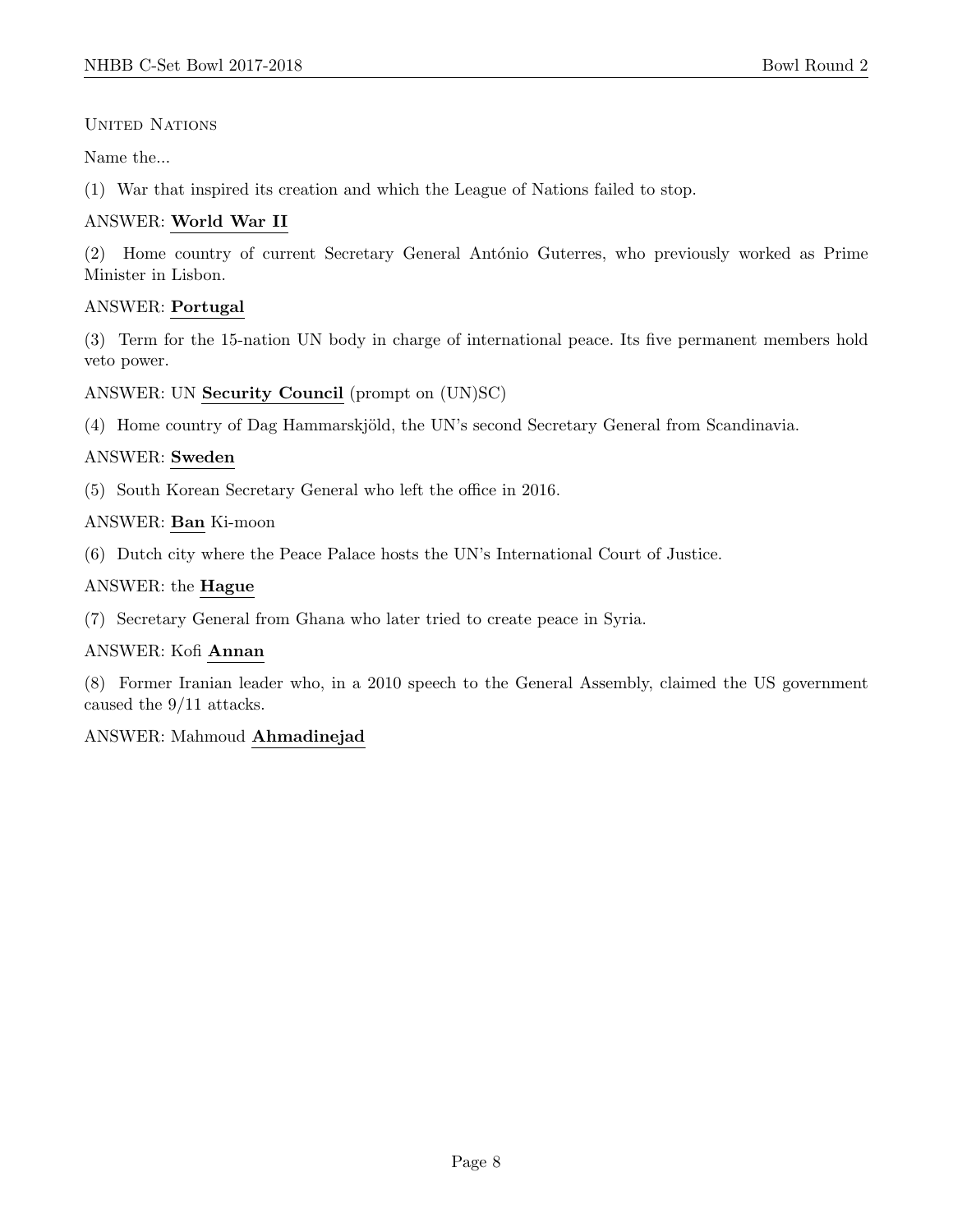# Fourth Quarter

(1) In this country, indigenous soldiers who fought for Portuguese interests were known as Lascarins. During the sack of Vijayabahu, three members of a royal family in this country killed the King of Kotte. A temple containing a  $(+)$  tooth relic of Siddhartha Gautama can be found in this country's city of Kandy; that temple was bombed in the 1990s by a terrorist group known as LTTE. (\*) Tamil and Sinhalese are the major languages of, for ten points, what country, once known as Ceylon, found on an island south of India?

#### ANSWER: Sri Lanka

(2) Cantilevers are used in the "atomic force" type of these devices, which were inspired by a scanning, tunnelling type that won the 1986 Physics Nobel. Ernst Ruska and Max Knoll worked to develop types of these devices based on raster scattering of  $(+)$  electrons. In the 17th century, Anton Van Leeuwenhoek built one of these devices to observe what he called animalcules, organisms that Robert (\*) Hooke later noted were made up of cells. For ten points, name these scientific tools that allow you to see very small things.

#### ANSWER: microscope

(3) This man noted "You and I have a rendezvous with destiny" in a speech supporting Barry Goldwater for President, the "Time for Choosing" speech. This man's debating tactics included repeating  $(+)$  "There you go again" and ironically refusing to attack his 66-year-old opponent's "youth and inexperience." The "Morning in  $(*)$  America" ad supported, for ten points, what former Screen Actors Guild leader who served as US president in the 1980s?

#### ANSWER: Ronald (Wilson) Reagan

(4) One of these structures had its outer layer of tura limestone appropriated for nearby construction projects, leading it to be nicknamed after its red color. The first of these structures was constructed at Saqqara and consisted of six (+) mastabas of differing sizes. A bent example of these structures was constructed on the orders of Sneferu. The only (\*) remaining example of the Seven Wonders of the Ancient World is an example of, for ten points, what massive Egyptian structures that cover royal tombs?

ANSWER: pyramids (accept Red Pyramid; accept Bat Pyramid; accept Step Pyramid; accept Bent Pyramid; do not accept or prompt on ziggurats)

(5) During an expedition to the Azores, this man captured the Madre de Deus treasure ship. This man failed to heed a pardon for trying to overthrow King James I in the Main Plot, which later cost him his life.  $(+)$  John White was sent to govern over a "lost colony" this man founded, in which the word (\*) "Croatoan" was the only hint of where the settlers disappeared. For ten points, name this founder of Roanoke colony who shares his name with the capital of North Carolina.

#### ANSWER: Sir Walter Raleigh